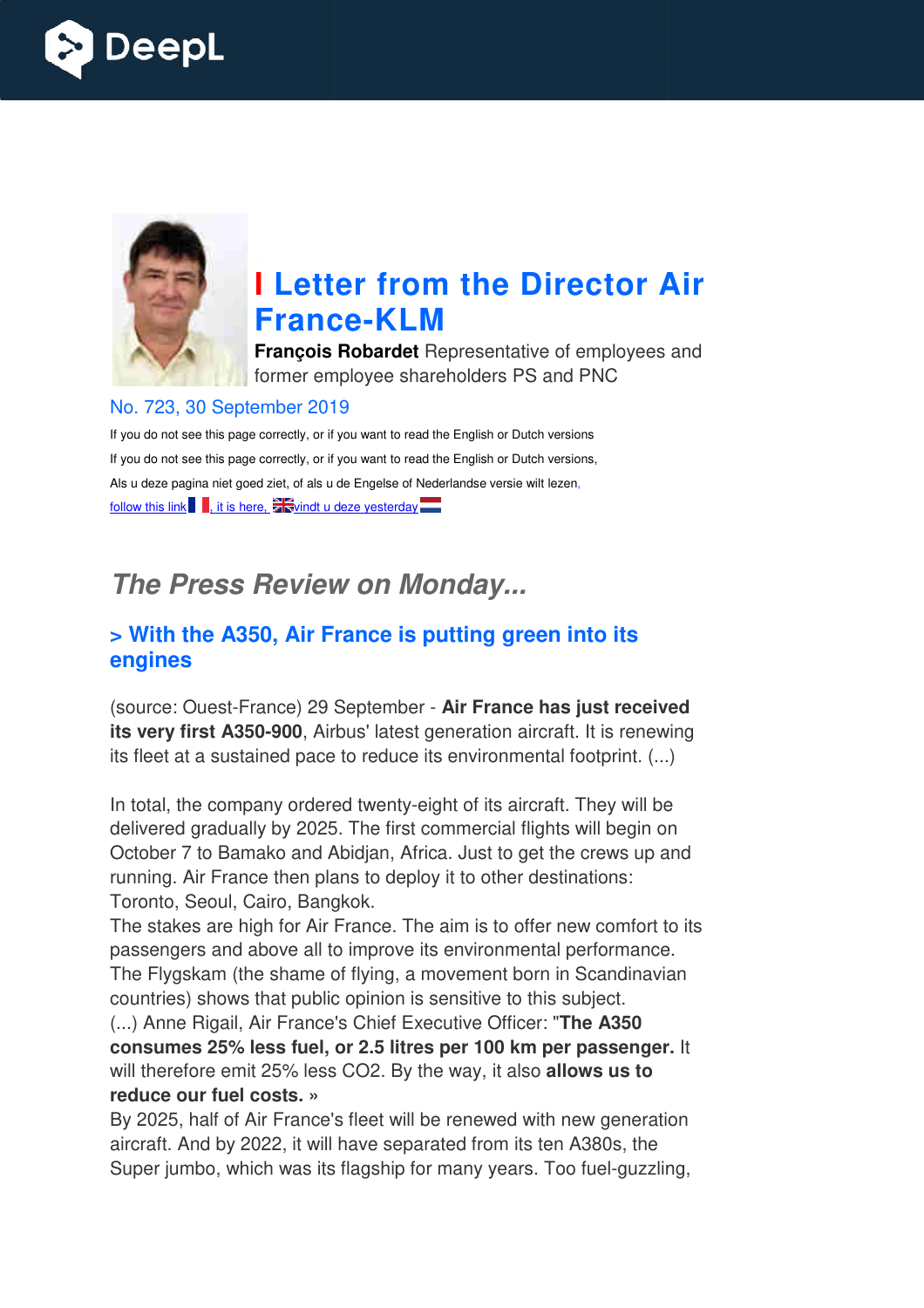too expensive to renovate, the wide-body aircraft with its two floors will soon be part of the memories.

Air France is therefore turning a new page in its history. Not to mention his past, even if it means awakening nostalgia. "Look at **the winged seahorse, the company's historical symbol,** it **is now on our engines and at the tip of** our **wings.** It's a real success, passengers take pictures of it and share it on social networks," Ben Smith shows, looking out the window.

Another return to tradition, Air France will christen each of its new aircraft, just like in the good old days, when the Caravelle was called Alsace. **This very first Airbus A350 is named Toulouse, a reference to the cradle of aviation** that today houses one of the major sites of Airbus, the European aircraft manufacturer. From there to see life in pink, not so sure, because the air traffic has not finished crossing areas of turbulence.

#### **> MRO Asia-Pacific: World aeronautics facing one of its greatest challenges**

(source Le Journal de l'Aviation) September 24 - **Asian air transport will double in size within 10 years** and its fleet, which will then reach nearly 16,000 commercial aircraft, **certainly offers very good prospects in terms of support and maintenance.** 

In this context, **engine and equipment manufacturers clearly appear to be the best positioned**, with a real overall vision for the future and a very high market share in terms of revenues. They patiently build a coherent network of service centres through joint ventures or simple licensing agreements, which will allow them to support their customers as closely as possible in the region.

**The major traditional airlines,** often public**, continue to invest in their maintenance capacities in order to meet their own needs**, with, of course, the possibility of making their services available to other operators when possible.

But the **other important trend in Asia is a significant shortage of capacity available for third party airlines**. They have often been created quickly on the low-cost model with a fleet of aircraft under leasing contract, and do not, by definition, have their own basic maintenance resources. These companies are already being forced to scatter their aircraft throughout the region for heavy maintenance operations, and **the development of their fleet seems gradually faster than the increase in capacity of existing MRO centres, a particularly striking phenomenon in Southeast Asia.**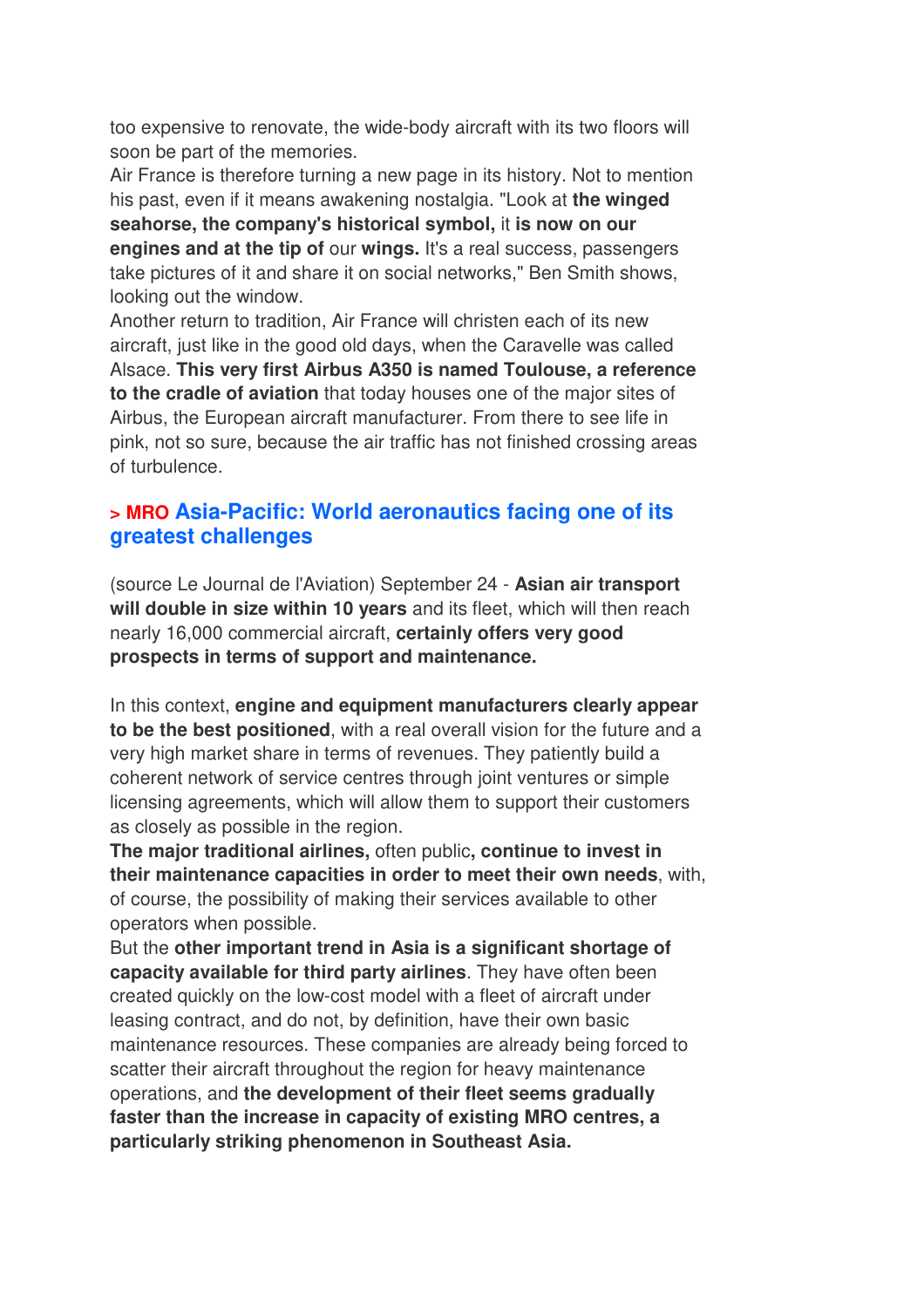Of course, these companies dream of on-shoring and always competitive maintenance costs, but this can only be possible with a real acceleration in the development of maintenance capabilities.

Asia will continue to drive OEM growth for many years to come. And to achieve this, it is the **maintenance of the single-aisle fleets of the region's airlines** that is **now emerging as one of the greatest challenges facing world aviation.**

#### **> Amsterdam: clarification needed on Lelystad and nitrogen emissions**

(source De Telegraaf translated with Deepl) September 27 - **KLM needs clarification on** its growth opportunities at Schiphol Airport and the opening of Lelystad Airport, said CEO Pieter Elbers (...). On Thursday evening, **a motion was tabled in Parliament to delay the opening of Lelystad Airport until there is a solution to the nitrogen issue**.

"Clarity is the most important thing for us. (...) Although the future of aviation in the Netherlands is not clear by May 2020, KLM will have to cannibalise on its own network from next summer by exchanging different destinations between them. For example, Havana will be partially exchanged for Austin in the United States. As a result, KLM has stopped, while its competitors are developing their line network. It seems that there will be no growth opportunities during this parliamentary term, even if the Minister keeps emphasising the importance of Schiphol and KLM for the Netherlands.

When asked about the problems with the 737 Max, the planned replacement for the Boeing 737, Elbers replied: "I am convinced that Boeing will solve the problem with the Max". **Mr. Elbers also spoke about sustainable development, stressing that political and social support is necessary for KLM to move forward.** 

(...) With respect to the Collective Agreement (CLC) negotiations, Mr. Elbers indicated that he did not want to disrupt the process. Negotiations will resume on Monday[editor's note: Monday, September 30], when the unions meet again. KLM is currently discussing a new CLA with its staff, which will result in higher salary costs.

#### **> Germany: The government's climate plans for aviation.**

(source airliners translated with Deepl) 20 September - On Friday, the leaders of the Grand Coalition agreed on a comprehensive package of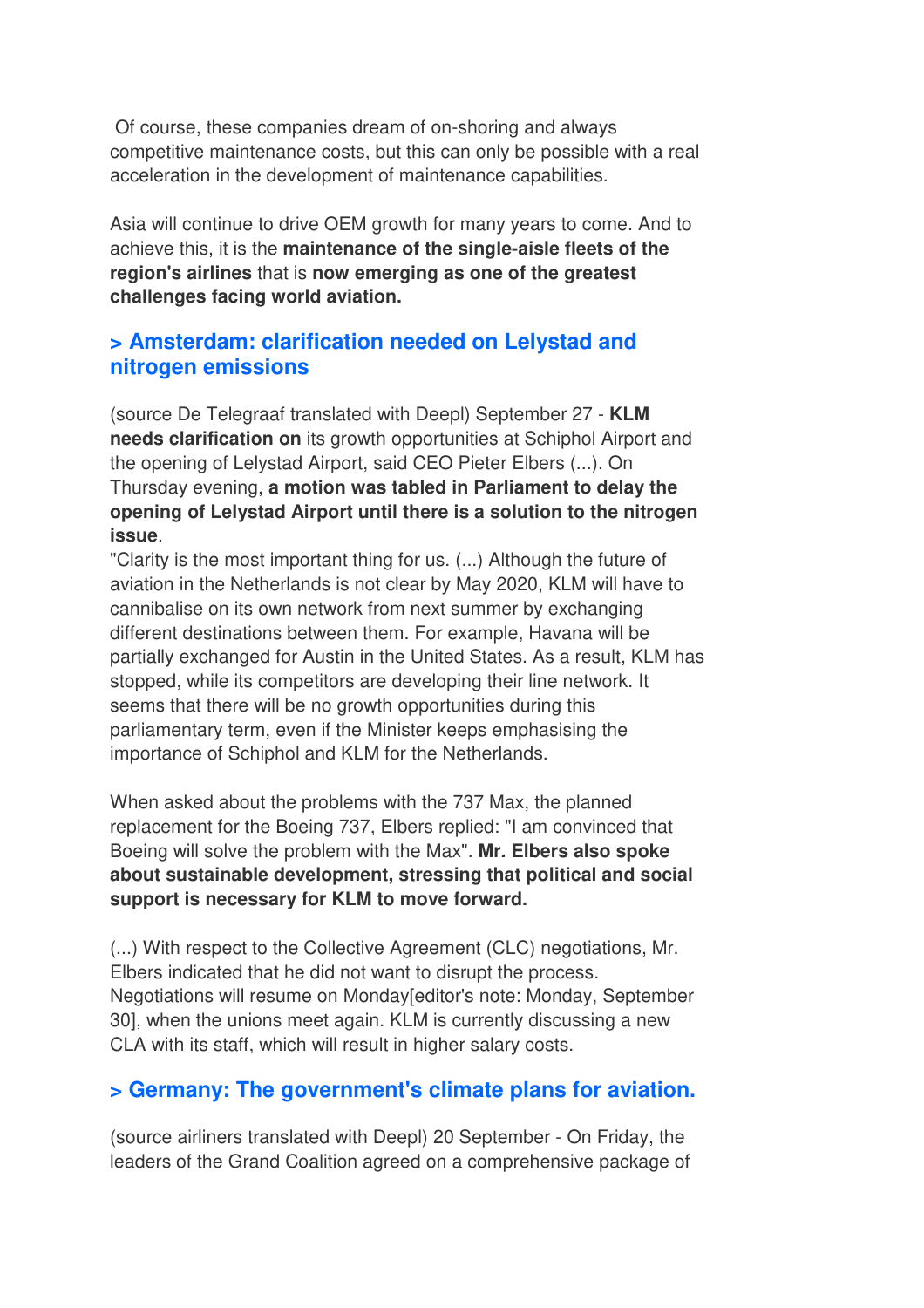climate protection measures with which Germany wants to achieve its climate objectives by 2030. airliners.de summarized the measures with direct effects on the aviation industry. Under the slogan "Travelling by train cheaper, making air travel more expensive", the **federal government wants to prevent price dumping in the lowcost segment.** According to the climate cabinet document, **ticket prices can no longer be sold at a price "lower than the applicable taxes, surcharges, fees and charges".** (...)

However, the **most important decision for the aviation industry in** the Climate Cabinet **is an announced increase in the aviation tax. In return, train tickets for long-distance traffic will become ten percent cheaper.** 

 The document states that the government "will increase the air traffic tax on 1.1.2020 insofar as, in return, VAT on long-distance train tickets can be reduced by 19% at the reduced rate of 7% VAT". (...) The reduction in value added tax on railways costs about 400 million euros per year. (...)

**There is nothing in the Cabinet climate package about the government's commitment to use the investment of aviation tax revenues for the research and development of climate-neutral fuels.** 

 (...) Ralph Beisel, Managing Director of ADV, described the announced decisions of the climate cabinet as inappropriate. "Instead of further tightening the purely national fiscal stance in air traffic, we should significantly accelerate the development of climate-neutral air traffic. **The country does not need a conglomerate of subsidies, taxes and redistributions, but a coherent set of European rules.** 

**The "diversion" of air traffic tax revenues, in particular to finance a reduction in VAT on railways, must stop**, according to Beisel: "Air traffic is the only mode of transport that is financed by users. Don't talk about being paid or subsidized by a taxman - and that's precisely what is being punished.

The central element of the agreement within the climate cabinet, however, is the pricing of CO2 emissions. Pollution charges for one tonne of CO2 are expected to cost ten euros from 2021. By 2025, the price should gradually rise to 35 euros. Only then should the price of pollution rights be set through trade and determined within a supply and demand corridor.

Since aviation has been part of the European Emissions Trading Scheme (ETS) since 2005, it is not affected by this new regulation.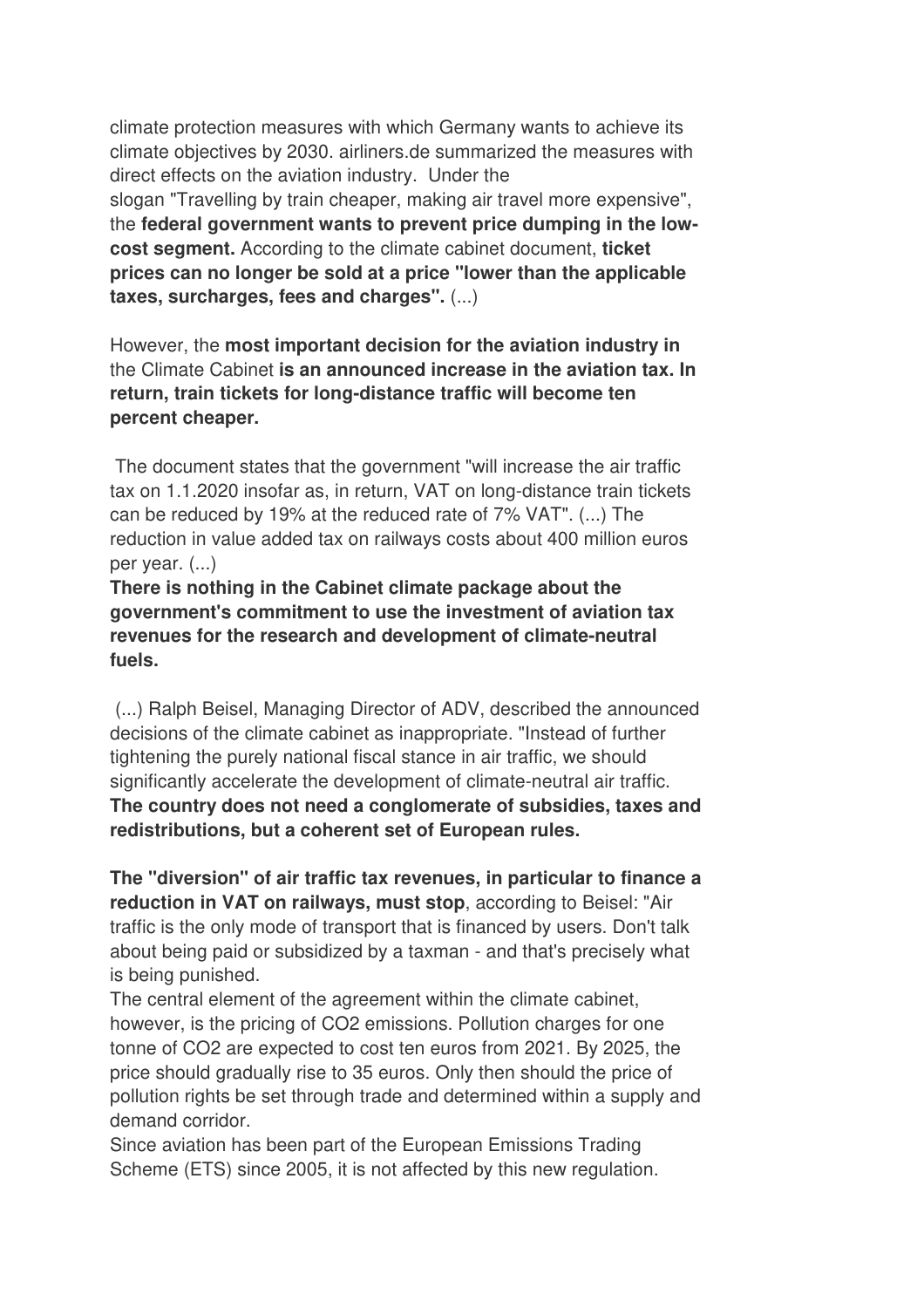Airlines currently pay 26.30 euros for one tonne of CO2. However, it has been discussed so far that the EU system (ETS) could be replaced by the international CORSIA system.

**What is not in the action document is also interesting. For example, the taxation of kerosene is not addressed**. The exemption from value added tax often requested for international flights to and from Germany is also not included in the document. (...)

*My comment: It is interesting to note that, contrary to popular belief, foreign airlines (here in Germany, but also in the Netherlands) face the same problems in their countries as French airlines:* 

- *high taxation,*
- *new taxes for the benefit of the train,*
- *no shifting of "CO2" taxes towards tools to reduce the carbon footprint of aircraft.*

### **> Delta disrupts major traditional airline alliances**

(source Les Échos) September 27 - **Twenty years after Skyteam's creation, Delta's CEO** Ed Bastian **is clearly preparing the next step: the creation, through equity investments, of a true multi-brand global air transport group under his control**. The most international of American companies confirmed this once again on Friday by **announcing a \$1.9 billion (€1.75 billion) investment in the South American company Latam, for 20% of the capital**. This transaction is in addition to Delta's long list of investments, which already owns 9% of Air France-KLM's capital, 49% of Virgin Atlantic, 40% of Aeromexico, 9.5% of Brazilian Gol, 3.5% of China Eastern and soon 10% of Korean Air.

Delta is signing its largest financial transaction since the acquisition of Northwest ten years ago. (...)

 By way of comparison, Delta has only invested "375 million euros" in Air France-KLM. This shows the importance given to this acquisition, which is intended to forge the largest airline alliance on the American continent, in Delta's words. Created in 2012 from the merger of the Chilean company Lam and the Brazilian Tam, Latam is already the leading airline group in South America.

**This will enable Delta to become the leader in the colossal market for air links between North and South America, ahead of American Airlines**, also in the ranks to invest in Latam. The **Atlanta airline had become the number one airline on the North Atlantic thanks to its alliance with Air France-KLM,** strengthened by the acquisition of Virgin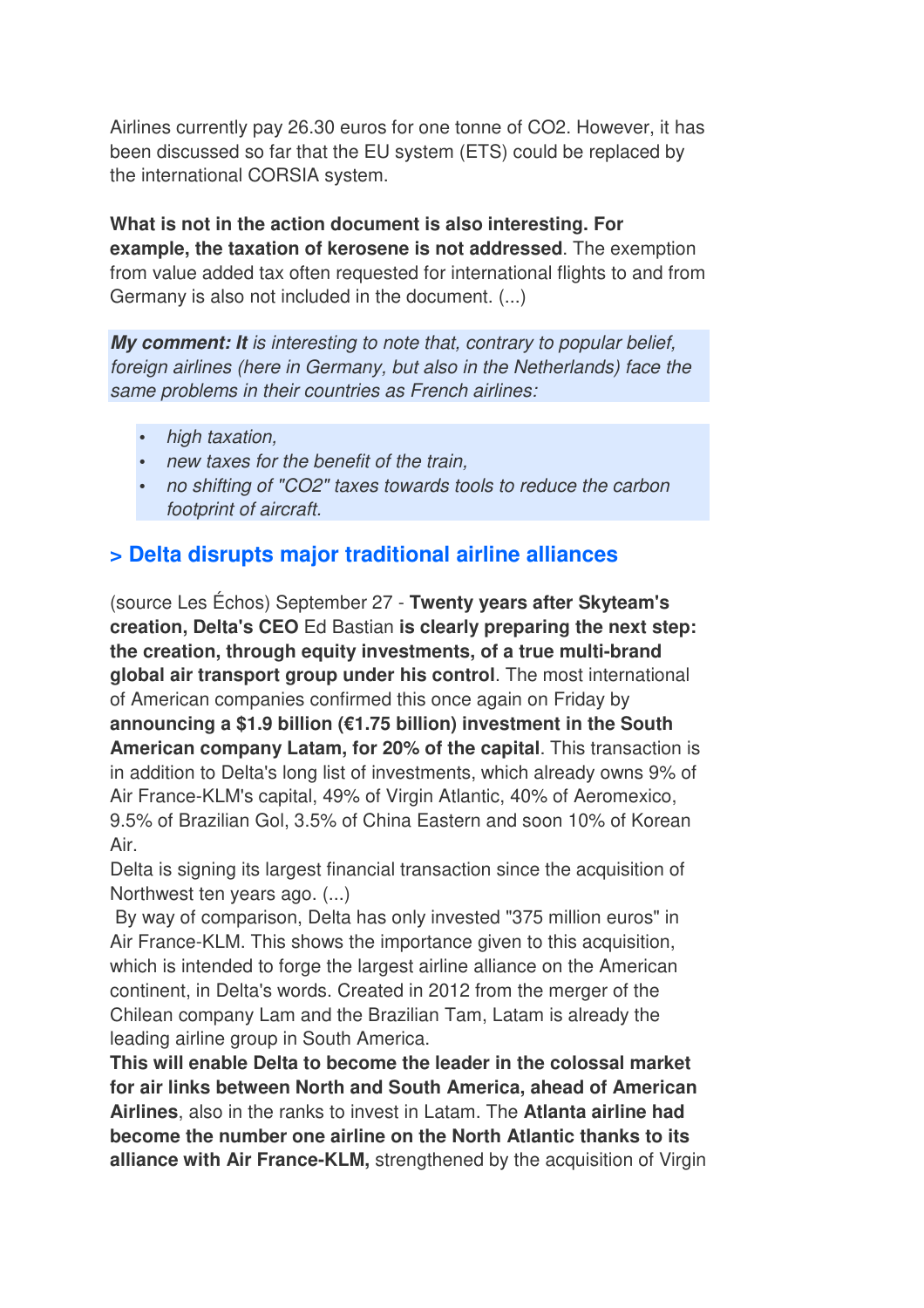Atlantic. And soon, it could also lead on transPacific routes thanks to its also capital-intensive alliances with China Eastern and Korean Air. (...)

However, **this strategy** goes well beyond the Skyteam business alliance and the other major competing alliances, Oneworld and Star Alliance, which Ed Bastian himself acknowledges have not generated as much profit as expected. It **amounts to constituting within the Skyteam alliance, a core group of companies linked no longer by simple commercial agreements, but real virtual joint ventures**. In this case, Delta's acquisition of a stake in Latam is even a direct blow to the Oneworld alliance, which thus loses its main member in Latin America.

*My comment: Delta Airlines' acquisition of a stake in Latam surprised all aviation specialists. It comes a few months after the Chilean Supreme Court annulled a draft trade agreement between Latam and American Airlines, British Airways and Iberia Airlines.* 

*If this transaction is approved by the competition authorities, it will therefore be a serious blow to the Oneworld alliance airlines.* 

*It will also impact the Skyteam alliance airlines. To avoid a quasimonopoly situation between Brazil and the United States, it is likely that Delta will have to sell its stake in Gol, Latam 's Brazilian competitor.* 

*Will this have any impact on the partnership established by Air France-KLM and Gol between Europe and Brazil?*

#### **> End of Aigle Azur: why French companies do not survive bankruptcy**

(source Les Échos) September 27 - The contrast is striking. **While in Germany and Denmark, two Thomas Cook subsidiaries - Condor and Thomas Cook Scandinavia - are escaping the bankruptcy of their parent company thanks to loans**, the German government for the former and a Norwegian bank for the latter, in France, **Aigle Azur was unable to avoid its liquidation on Friday evening**. And **XL Airways could suffer the same fate** if no binding takeover offer is made to the Bobigny Commercial Court by Wednesday. This raises questions about the causes of the French institutions' inability to save airlines in difficulty. For the past 20 years, all the bankruptcies of French airlines - AéroLyon in 2002, Air Lib in 2003, Axis Airways in 2009, Air Méditerranée in 2016 - have led to liquidations.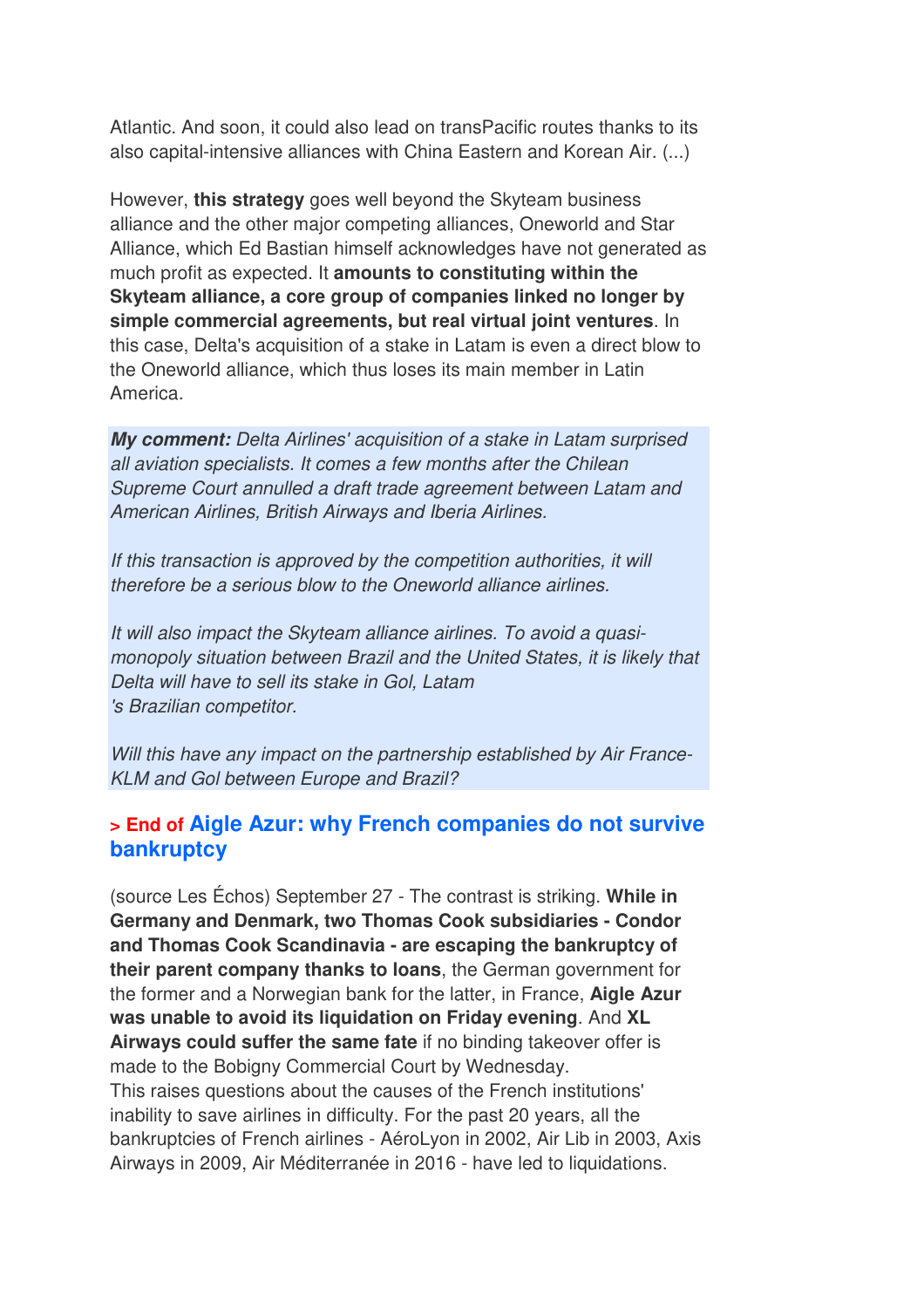In the case of both Aigle Azur and XL Airways, the common factor is the inability of potential buyers to submit a legally admissible takeover bid (...)

Among the candidates for a partial takeover of Aigle Azur, at least two had the means: **Air France and the Dubreuil Group**, the parent company of Air Caraïbes and French Bee. But even they **finally had to give up making a joint offer,** despite the government's encouragement. This is not because of Aigle Azur's liabilities (148 million euros), which were erased by the liquidation, but because of **the social and legal obstacles** posed by the rules for a takeover in France. **The first of these obstacles**, in the event of a partial or total takeover of an activity, is the obligation to take over employees linked to this activity, with their employment contracts and benefits. A protective obligation for employees, but which poses problems when the gap between the employees taken over and those of the buyer is too large. Marc Rochet, the president of the Dubreuil Group's airline division, himself pointed this out to France Info. "**The social and regulatory environment almost prevents the takeover of an airline,**" he said. In the case of a transfer of activity, you are obliged to take over all the conditions attached to this activity, but there were people at Aigle Aizur who had built themselves statutes that were not consistent with market conditions. We were ready to take them back, but under conditions that allow us to succeed. Laws supposed to protect employees and jobs have turned against them. »

**The other legal difficulty of a return to work is the obligation to take back employees with their seniority**. It is opposed to an air transport totem that is the seniority list: a ranking of pilots according to their seniority in the company, on which career and salary progression depends. Any newcomer enters this list from below.

However, the obligation to take back the pilots of Aigle Azur with their seniority amounted to passing them off in front of older Air France pilots. And this is even if some Aigle Azur pilots would have gladly agreed to give up their seniority to join Air France. And the same problem arises for XL Airways pilots, for whom Air France has also decided not to make an offer. (...)

*My comment: The situation of Aigle Azur or XL Airways is not comparable with that of Condor. The German government is not bailing out an airline in difficulty, it is simply allowing Condor to avoid suffering from the bankruptcy of its parent company, Thomas Cook.* 

*Other companies have experienced situations similar to those of the two French companies.*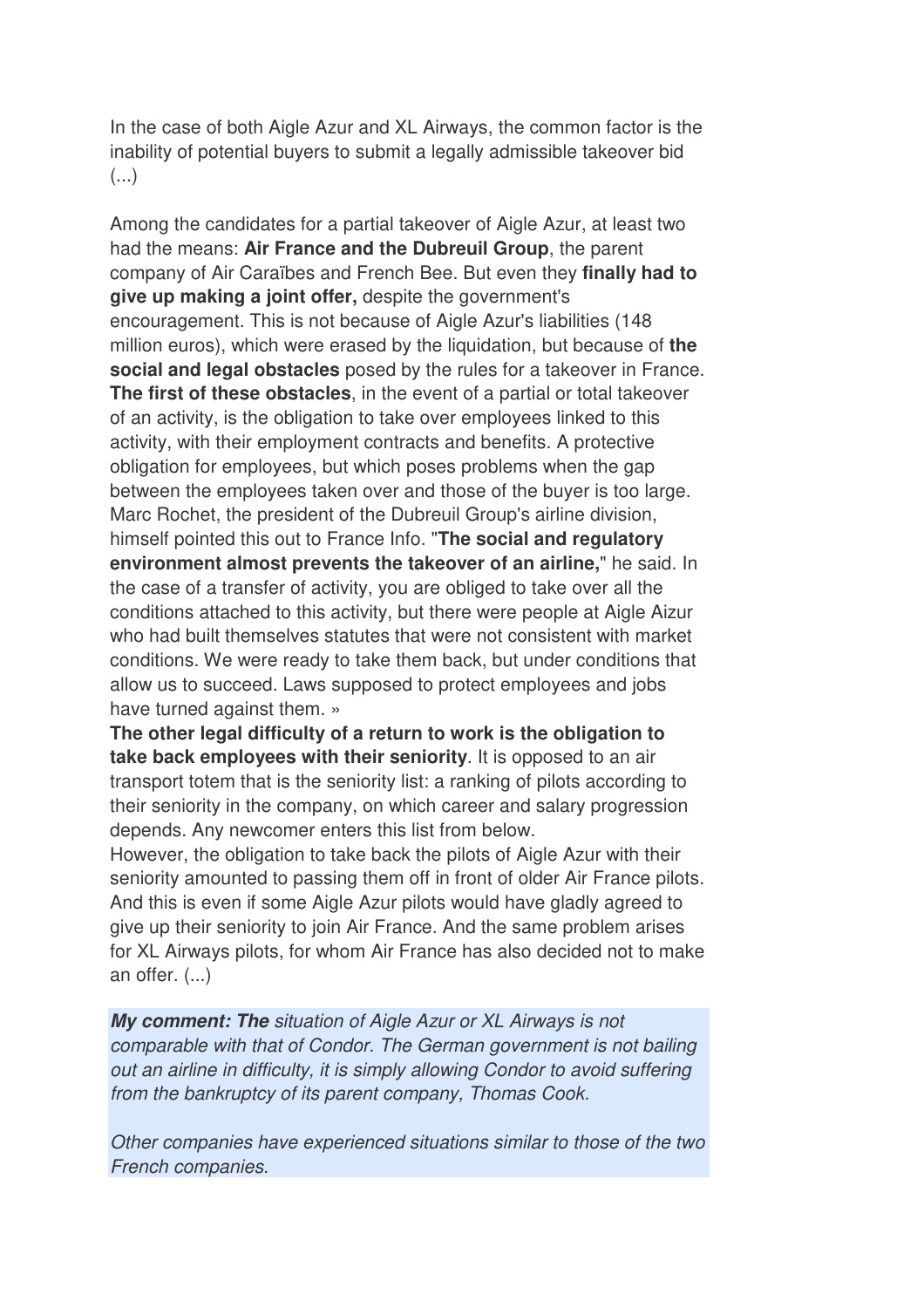*In 2008, in the United States, Delta Airlines found itself in a situation of bankruptcy and placed itself under Chapter 11: its debts were partially erased, the staff's salary conditions were drastically reduced, -40%!* 

*Closer to home, in 2008 too, it was Alitalia's turn to go bankrupt. A new company is created, the Italian Airline Company (CAI), which takes over 12,000 of Alitalia's 19,000 employees at lower salary conditions. This company will take the name Alitalia a few months later.* 

*In both cases, the responsible governments have given significant time for these airlines to recover. XL Airways and Aigle Azur only had a few days.*

#### **> France will refer Norwegian Air to the European Commission**

(source Reuters) 29 September - **The French Minister of Economy and Finance announced on Sunday his intention to refer the matter to the European Commission concerning public aid granted to the low-cost airline Norwegian**, in serious financial difficulty.

Invited by the "Grand Jury" RTL-LCI-Le Figaro, Bruno Le Maire considered that the plunge of the French airline XL Airways, in particular, was explained "in part" by competition from Norwegian, the third low-cost airline behind EasyJet and Ryanair, which disrupted the market with reduced transatlantic tariffs, at the price of high debt. "She's breaking prices, she's in debt, but she has Norwegian public support, and I can't accept that," he said.

"**Competition rules must be the same for everyone,**" he stressed. "We cannot accept it in Europe, we cannot accept it from Norway either".

 "So I will write to the European Commission next week and tell them'Get this all in order'," the minister said.

A spokesman for the Norwegian company told Reuters that "Norwegian has never received any government assistance". "It has successfully built a global company that carries 40 million passengers per year.

*My comment: Norwegian is not the only European company to receive direct or indirect subsidies.* 

*In France, many local authorities pay aid to Ryanair.*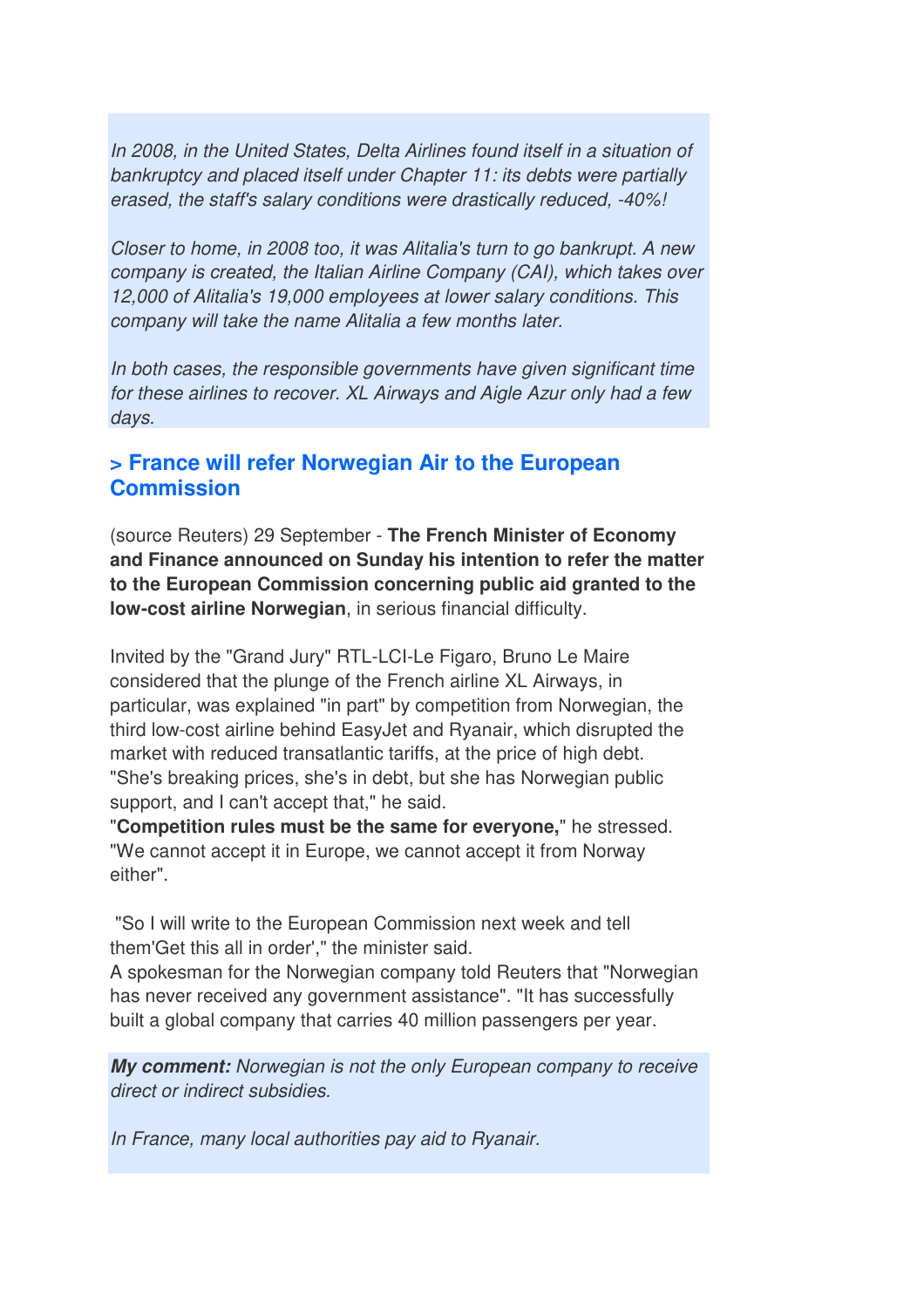*The French Minister of Economy and Finance would be well inspired if he put an end to his practices. Some of the local authorities have been condemned by the courts, following complaints filed by the Air France Group.*

#### **> IAG reports on its annual results**

(source AOF) September 26 - The weather is definitely stormy for airlines. The latest victim is **IAG, which issued a warning on Thursday about its 2019 results**. The parent company of British Airways and Iberia **now expects operating profit (excluding nonrecurring items) to be 215 million euros lower than in 2018**, whereas it had previously expected it to be at an equivalent level. In **addition, the group now expects unit income to decline slightly** at constant exchange rates, whereas it had previously expected it to remain stable. In

 parallel, the AG estimated the financial impact of the strikes by British Airways pilots at 137 million euros. He also mentioned an additional impact of €33 million due to the threat of strikes by employees at Heathrow Airport.

#### **> SNCF wants to merge Eurostar and Thalys to challenge Ryanair and EasyJet in Europe**

(source La Tribune) September 27 - Before his departure on November 1 from the presidency of the **SNCF**, Guillaume Pepy struck a major blow. On Friday, he **presented to the directors of the French rail group a draft merger between Eurostar and Thalys, two companies in which SNCF has a majority shareholding of 55% and 60% respectively**. Responding to the code name "GreenSpeed", this project aims to create a European operator, first positioned on the routes currently operated by Eurostar (Paris, Amsterdam, Brussels and London...) and Thalys (Paris, Brussels, Amsterdam, Cologne...), then in a second phase on other European markets. Because SNCF does not refrain, in the long term, from applying for new high-speed rail markets in Europe, such as the United Kingdom, the Czech Republic or Poland if these countries were to build high-speed lines, or even to consider one day integrating Lyria, the Franco-Swiss operator owned by SNCF and the Swiss Railways. (...)

**SNCF makes no secret of it: it wants to compete with airlines and the car**. (...) "It is not only low-cost airlines that travel in Europe", explained Rachel Picard, General Manager of SNCF Travel.

**The project is still in its early stages**. According to Guillaume Pepy, if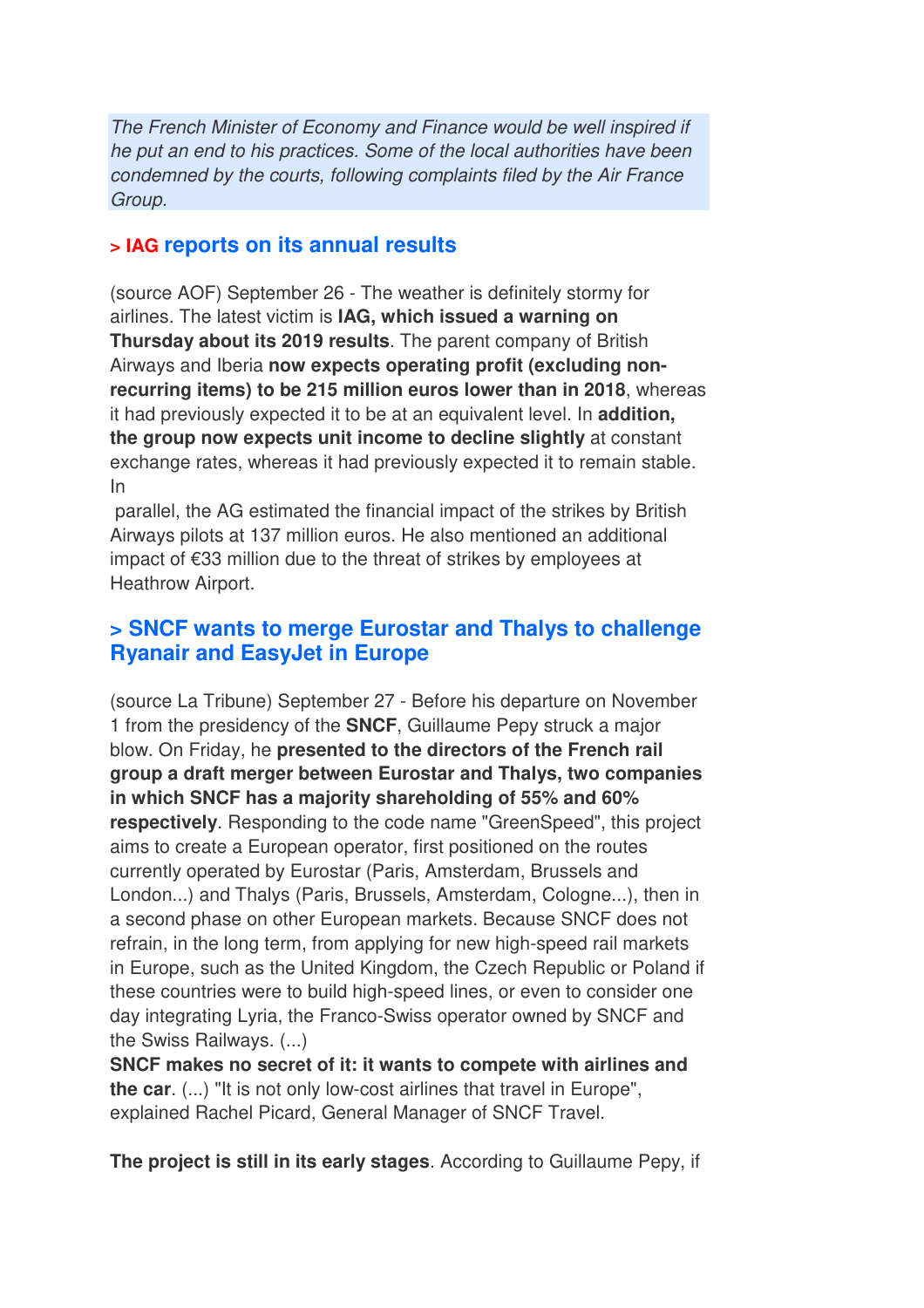it succeeds, it will take 18 to 24 months to reach the end. The process looks extremely complex. After being presented to the elected representatives of the staff, he will have to receive the green light from six boards of directors: those of Eurostar and Thalys but also their shareholders, SNCF, SNCB, shareholder of Thalys or Caisse des dépôts du Québec and an infrastructure fund, both shareholders of Eurostar. (...)

 The nationality and therefore the seat of this new company are not officially chosen.

## **> Biofuels on the front line to fight emissions**

(source Le Journal de l'Aviation) September 24 - Global awareness of the problem of global warming and the demonization of aviation is leading airlines to communicate more about the actions they are taking to reduce the industry's carbon footprint and meet CORSIA targets neutral growth from 2020 and a 50% reduction in emissions by 2050 compared to 2008 levels. Among the measures put in place are fleet renewal or the adoption of best practices, but **most expectations are for the use of biofuels in the short term**. (...)

 Today, only five airports in the world are regularly supplied (Oslo, Bergen, Stockholm, Brisbane and Los Angeles) and less than 1% of the airlines' demand is met. (...) Some carriers take the bull by the horns themselves.

**KLM** is very committed to reducing its ecological footprint, even going so far as to eliminate its flights between Amsterdam and Brussels to put its passengers in the Thalys. It (...) **has joined forces with SkyNRG and SHV Energy to build the first European aviation plant (SAF for sustainable aviation fuel) in Delfzijl**. Operational from 2022, it will produce its aviation biofuel from waste produced by the region's industries, such as frying oil. As part of the partnership presented in the spring, **KLM has committed to purchase 75,000 of the 100,000 tonnes of SAF that the plant will be able to produce each year for ten years, reducing its operating footprint by 200,000 tonnes of CO2 compared to kerosene (-80%).** 

**British Airways has taken a similar approach with Velocys and Shell**. The three partners, gathered within Altalto Immingham, have applied to the British government for authorisation **to build a biofuel plant made from solid household waste.** It would allow the recovery of more than 500,000 tonnes of non-recyclable waste destined for landfill or incineration and supply both the air and automotive sectors. FAS would emit 70% less CO2 than kerosene and would not emit any sulphur oxide (NOx). (...) It is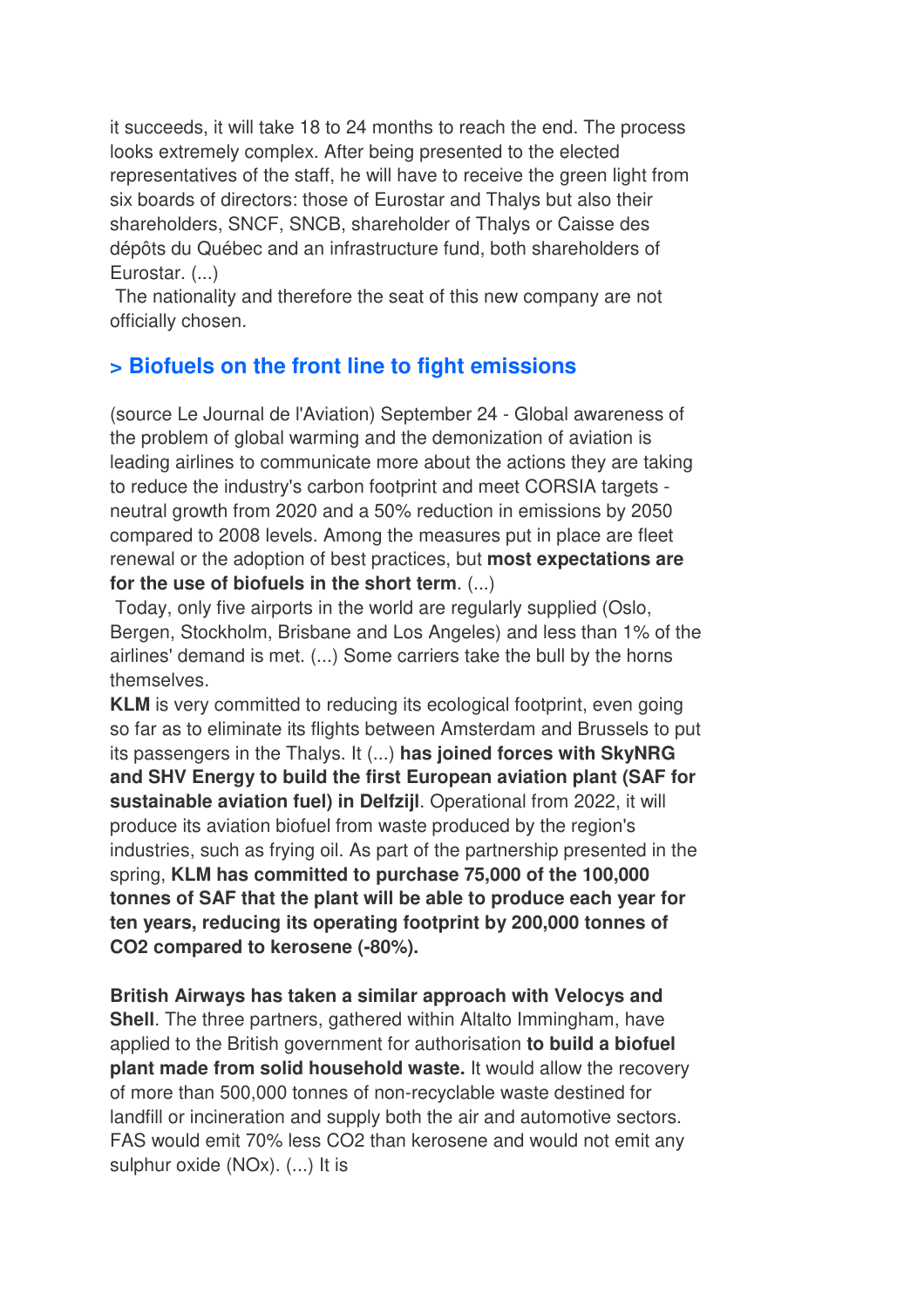#### also a runway that **Delta Airlines is**

 considering today. The company **has committed \$2 million to the** Northwest Advanced Bio-Fuels **feasibility study for a production plant** in Washington State. The conclusions are expected in the middle of next year. The **idea is to use wood waste from the forest as a raw material** to produce a biofuel from 2023 that could supply the major airports on the West Coast and cover 10% of Delta's fuel needs on the coast.

Several other companies are very committed, such as Qantas, which will operate all its flights between Los Angeles and Australia with a fuel composed of 50% SAF from next year. The company will supply itself from SG Preston in Los Angeles. A very advanced airport in this field, Los Angeles has been

supplying all flights operated by United Airlines from the platform since 2016, allowing its aircraft to fly with a mixture composed of 30% biofuel. The company has just renewed its agreement with World Energy for two years.

*My comment: Air transport is very active in reducing its carbon footprint. It funds many programs:* 

- *fleet renewal, which saves 30 to 40% of CO2 emissions,*
- *the shortening of routes, made possible in particular by the improvement of air traffic control systems,*
- *the financing of CO2 emission offsetting programmes, in particular by supporting reforestation projects (CORSIA system)*
- *the financing of second-generation biofuel production plants (second-generation biofuel does not use agriculture),*

• *...* 

*These projects contribute directly to the reduction of CO2 emissions from air transport. They could be challenged by the introduction of new taxes.*

## *End of the press review*

#### **> Follow-up to the referendum on the privatisation of Aéroports de Paris**

The consultation mechanism on the privatisation of the ADP group is open from 13 June to March 2020. To lead to a shared initiative referendum (RIP), it requires the signature of 4.7 million voters.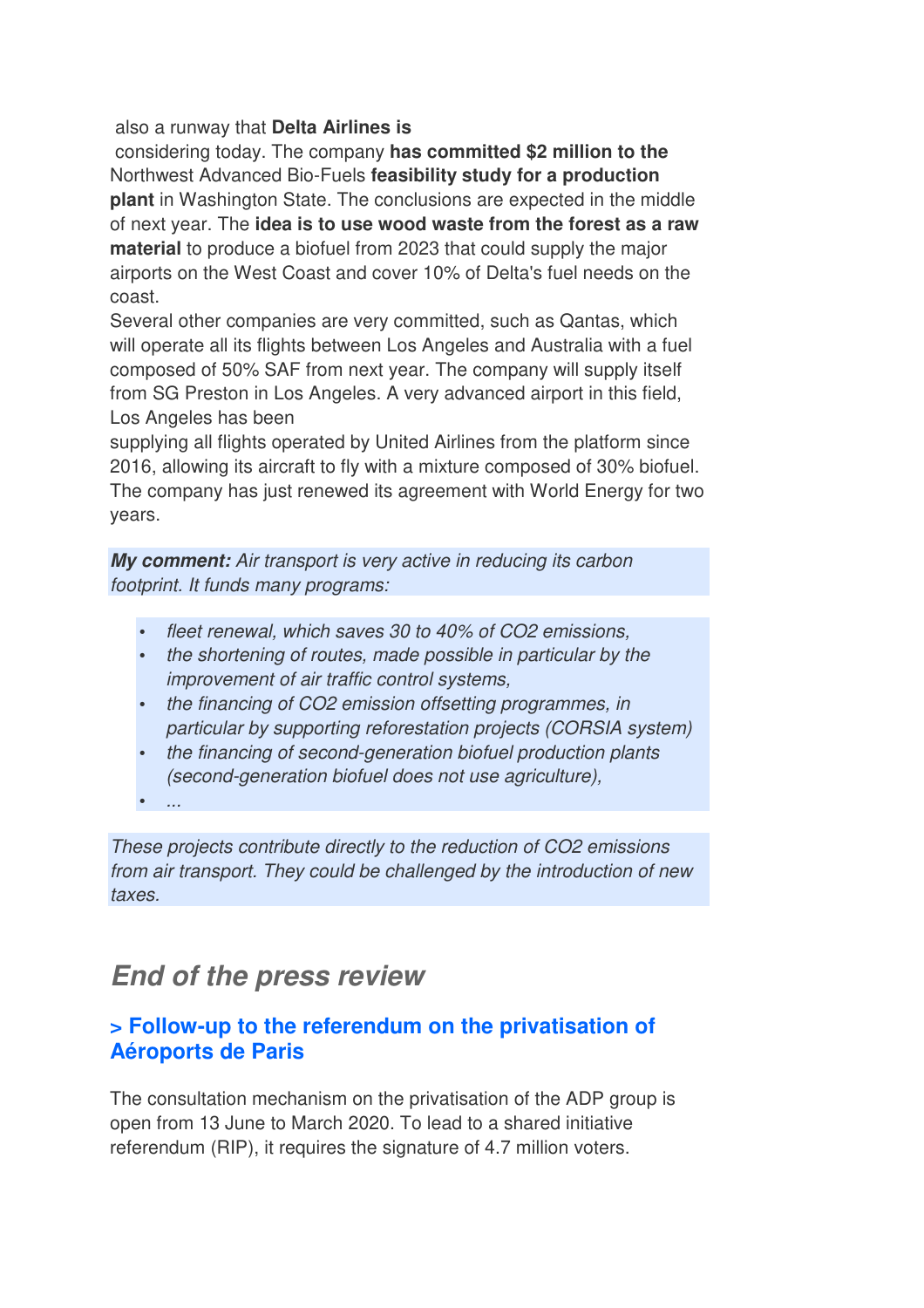On the Internet, the consultation is signed on the website referendum.interieur.gouv fr

As of September 30, the consultation had collected 797,000 signatures, or 16.89% of the required signatures.

#### **> My comment on the evolution of the Air France-KLM share price**

**The Air France-KLM share price was €9.602 at the end of Monday 30 September. It is up** (for the third consecutive week) **by 4.30%.**

**The average (consensus) of analysts for the AF-KLM share is 10.66 euros.**

**The barrel of Brent oil** (North Sea) **is down from \$3 to \$61.** It has returned to the average price of recent months, after having risen sharply following the attacks on oil installations in Saudi Arabia.

#### **This indicative information does not in any way constitute an incentive to sell or solicit the purchase of Air France-KLM shares.**

You may react to this press review or provide me with any information or thoughts that may help me to better manage my role as a director of the Air France-KLM group.

### **You can ask me, by return, any questions about the Air France-KLM group or employee share ownership....**

See you soon.

To find the latest press reviews on Monday, it's here

#### **If you enjoy this press review, circulate it.**

New readers will be able to receive it by providing me with the email address of their choice.

# **| François Robardet**

## **Director Air France-KLM representing PS and PNCV employee shareholders You can find me on my twitter**